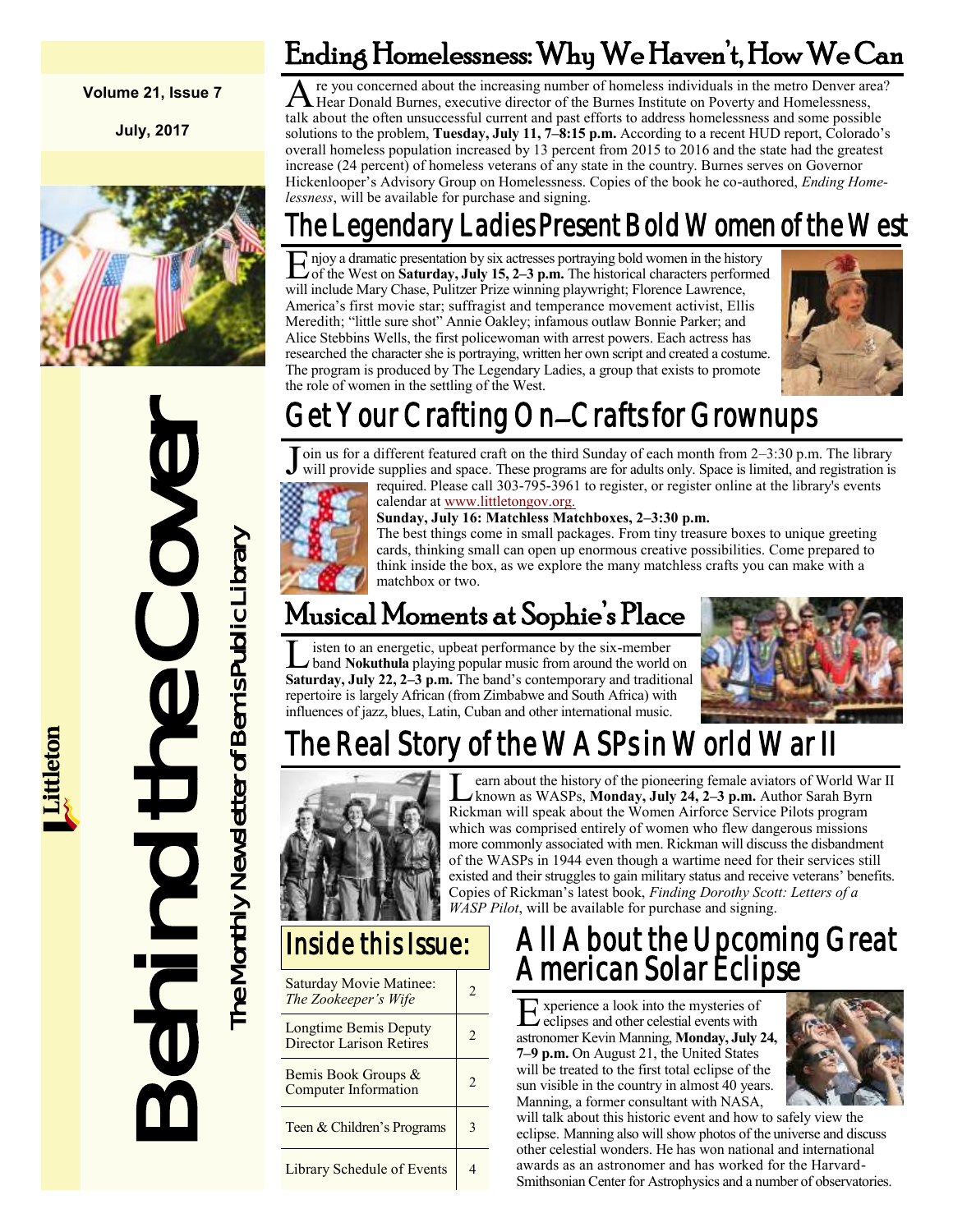# Saturday Movie Matinee: The Zookeeper's Wife



See the true story of a heroic woman during World War II, *The Zookeeper's Wife*, on the library's big screen, **Saturday, July** *Zookeeper's Wife*, on the library's big screen, **Saturday, July 29, 2–4 p.m.** In 1939 Poland, Antonina Żabiński (portrayed by Jessica Chastain) and her husband have the Warsaw Zoo flourishing under their care. When Poland is invaded by the Nazis, the couple covertly begin working with the Resistance and put into action plans to save lives out of what has become the Warsaw Ghetto, with Antonina putting herself and even her children at great risk. Free refreshments at the showing. PG–13.

# Longtime Bemis Deputy Library Director Retires

**B** emis Deputy Library Director/Adult, Teen and Outreach Services Supervisor Phyllis Larison retired from the City of Littleton in May following 45 years Phyllis Larison retired from the City of Littleton in May following 45 years of service.

Larison began her career at Bemis as a children's librarian. Soon, she was assisting with everything from cataloging materials, expanding the library's reference, genealogy, adult and teen collections, winning numerous grants for new services and organizing hundreds of entertaining and informative programs.

Over the years, Larison gained a reputation for securing numerous grants for new library services. She received two MetLife Foundation grants to provide health and citizenship workshops for immigrants. She served a key role in the planning that led to a four-year grant from The Colorado Trust which helped establish the Littleton Immigrant Integration Initiative. Littleton Public Schools

*Larison retired after 45 years at Bemis.*

partnered with Larison and won a grant to offer ESL classes at Bemis. Hundreds of people have received tax preparation assistance at Bemis because of AARP and VITA tax assistance programs implemented by Larison. Many more have benefited from Internet and software training classes in the computer lab at Bemis that Larison established after receiving a U.S. West grant for \$50,000. Larison also secured grants from the American Library Association Library Service and Technology Act for equipment for the visually impaired and to establish a new teen area that tripled the space for teen materials. Larison, a passionate historian, received two grants from the Colorado Historical Society to create a Littleton History website.

It's this sense of history and a library's place in the community that defined Larison's Bemis career. She recalls one day when the library's namesake, Ed Bemis, visited the library while she was at the reference desk. "I will never forget the pride that showed on his face as he walked around the library. He was a true visionary. He saw the library as more than a collection of books but as a community center where art shows and lectures would take place. If he was alive today, Mr. Bemis would be so excited to see all the activities that currently take place at the library."

# Book Groups at Bemis

 $\overline{U}$ e have a variety of Book Groups that meet throughout the month. Choose a group that **Genre Addicts Book Club** suits your interests and schedule. Then join us for some stimulating discussions.

#### **Senior Book Club**

**First Monday of each month at 2 p.m. July 3:** *Working: People Talk About What They Do All Day and How They Feel About What They Do*

by Studs Terkel The book consists of over 100 interviews conducted with everyone from gravediggers to studio heads. It provides a timeless snapshot of people's feelings about their working lives.

**Aug. 7:** *The Eyre Affair* by Jasper Fforde

In this surreal version of Great Britain, circa 1985, time travel is routine, cloning is a reality and literature is taken very seri-

ously. England is a virtual police state where a person can get lost (literally) in a Wordsworth poem. Someone begins kidnapping characters from works of literature. When Jane Eyre is plucked from the pages of Bronte's novel, literary detective Thursday Next must track down the villain to avert a heinous act of literary homicide.

**Monday Evening Book Group**

**Third Monday of each month at 7 p.m. July 17:** *The Little Paris Bookshop*

by Nina George From his floating Paris bookstore, Jean Perdu selects the perfect book to heal whatever heartbreak afflicts his customers. The only person he can't seem to heal

through literature is himself. He's haunted by heartbreak after his great love disappeared. She left him with a letter which he has never opened. Upon finally reading the letter, he departs on a mission to make peace with his loss and move on with his life. **Aug. 21:** *The Circle* **CHRITER** 

by Dave Eggers Mae Holland feels fortunate to be hired to work for the Circle, the world's most powerful internet company. What begins as the captivating story of one woman's

ambition and idealism soon becomes a heartracing novel of suspense, raising questions about memory, history, privacy, democracy, and the limits of human knowledge.

# Computers @ Bemis

Bemis has 24 Internet access computers on the lower level of the library, plus another seven located in the Children's Room for use by our patrons in 5th grade and



younger. Also, wireless Internet access is available throughout the building for patrons with wireless-enabled devices.

 **Open Computer Lab - 9:30–11 a.m.** *Every* **Thursday morning.**

*No registration required.* Get answers to your computer-related questions. Practice your computer skills and have a little one-on-one time with a computer class instructor. Bring your Kindle or Nook and receive individual help with using an *eBook device.*

## Outreach Services from Bemis Public Library

 $\overline{B}$  emis outreach librarians visit several emis outreach librarians visit several month to deliver library materials and services to residents. For more information, including a schedule of locations visited, please contact the outreach librarians by calling Bemis at 303-795-3961 and asking for Krysta or Claire or by email at: [bemisoutreach@littletongov.org.](mailto:bemisoutreach@littletongov.org)

E genre and meet to chat about titles and ach month, we will feature a different authors in that category. Pick a favorite book to re-read, or choose a new title to introduce to us. We will meet on the **second Wednesday of the month from 7–8 p.m. in Sophie's Place** to share our love of category fiction!

#### **July 12: Adventuresome July**

The thrill of the chase, the games of cat and mouse - whether the hero

is the hunter or the hunted, action and adventure novels let us play a little while in a world with high stakes and pulsepounding exploits. A perfect genre for escaping the mundane, and ideal for the sultry



days of summer. From classic spy thrillers, to ultra-modern cyber escapades, to high-risk man vs. nature tales, there is an adventure waiting for you behind the cover of one of these books. All you need to do is pick one, and dive in, then join us to share your adventure.



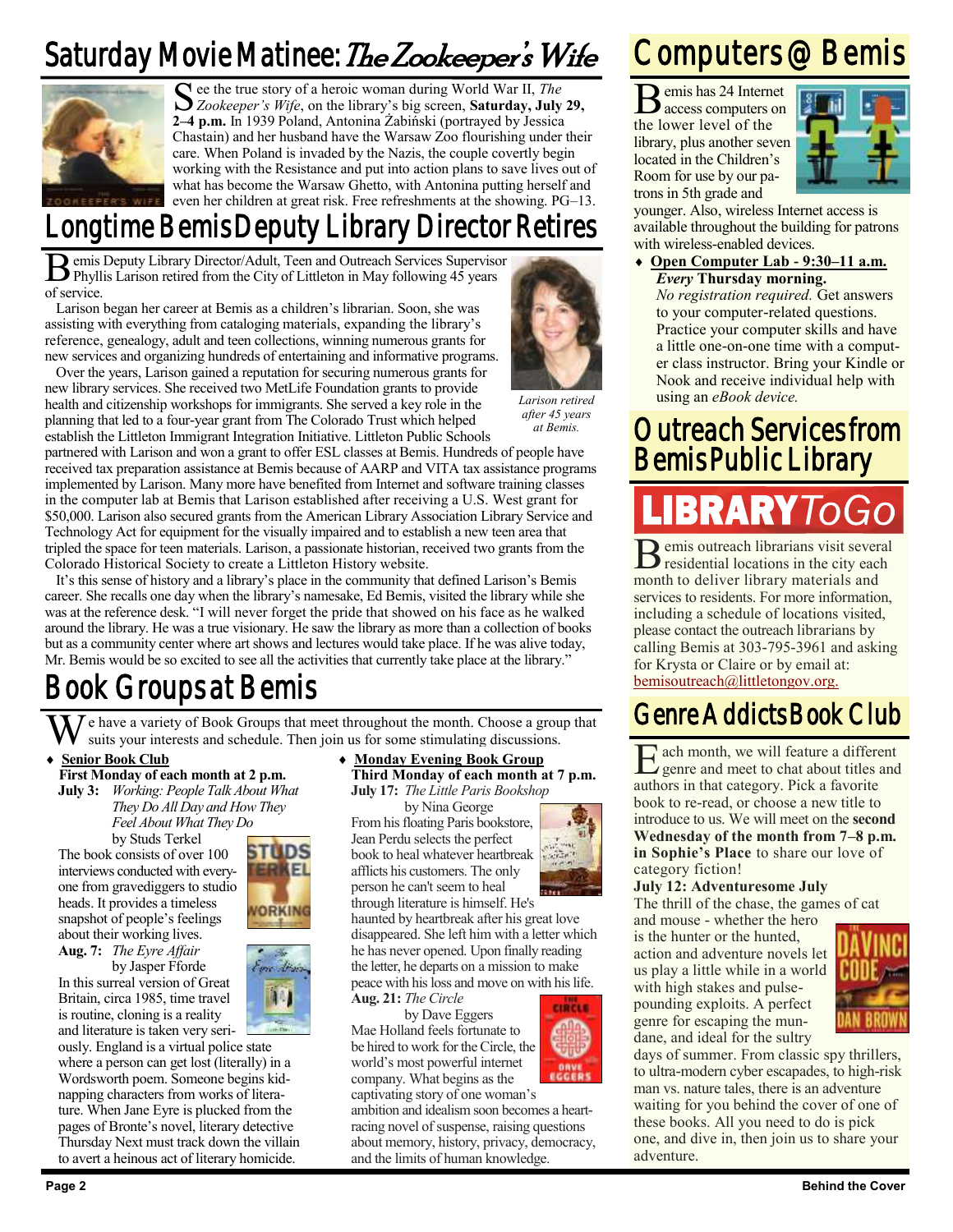

For more information, call teen librar<br>
Mark Decker at the library, 303-795<br>
or email him at <u>libmd@littletongov.org</u>. or more information, call teen librarian Mark Decker at the library, 303-795-3961,

#### **Teen Movies**

**First Saturday of the month @ 2 p.m.** Free popcorn and lemonade! **July 1:** *The LEGO Batman Movie,* PG **Aug. 5:** *Kong: Skull Island,* PG-13



**Virtual Reality Gaming**

**Third Thursdays @ 3–4:30 p.m.** We've got the HTC Vive and the PSVR, plus a huge selection of games. Virtual reality games are for ages 12 & up only. **July 20:** *Special Time* **11 a.m.–1 p.m. Aug. 17: 3–4:30 p.m.**

 **Teen Advisory Group (TAG) Fourth Friday of the month @ 3:30 p.m. July 28:** Prep for laser tag event **Aug. 25:**Battle for the Best Teen Book planning

## Teen Summer Reading

There's still time to register for the Teen<br>Summer Reading Program at the library or here's still time to register for the Teen online at [bemis.ent.sirsi.net.](https://bemis.ent.sirsi.net/client/en_US/default/?) Then pick up your reading log on the Teen Deck. Program ends July 31. Prize drawings every two weeks and free book upon completion.

#### **July Events: \*To make a reservation for the following programs, call the library at 303-795-3961 or email teen librarian Mark at [mdecker@littletongov.org.](mailto:mdecker@littletongov.org)**

- **Dungeons & Dragons–July 1, 12–4:30 p.m.**
- **Beasts of Harry Potter–July 6, 2–3:30 p.m.\*** During this magical program, audience members will meet some of the animals featured in the books and movies. Learn about the animal's unique features that help them survive from staff who are dressed in Harry Potter costumes!
- **Family Game Night–July 8, 5:30–8 p.m.** An after-hours evening of family game fun. Choose from the library's huge variety of new and classic board games. All ages welcome.
- **Experience the Vive: Virtual Reality– July 8, 5:30–8 p.m.\***

Virtual reality is the hottest new trend around. See the Vive system in action for yourself and try out the coolest new game trend. You'll have a few activities to choose from for your experience. Walk-in players will be allowed as space permits. Note: The Vive is not recommended for ages under 13.

 **STEAM Event–July 11, 3:30–4:30 p.m.** Check out the cool gadgets the library has for *Continued on Page 4*

# Children's Programs

# Build a Better World-Summer Reading 2

C hildren from birth through kids going into 5th grade in the fa<br>
cup a Reading Record to track Summer Reading progress and<br>
prizes along the way. Prizes include a free book and merchant hildren from birth through kids going into 5th grade in the fall may pick up a Reading Record to track Summer Reading progress and collect certificates. Program ends July 31.

**July Entertainers:–For families with children 3 years & up. Tuesdays at 2 p.m.**

- **July 11—Arts on the Move –** Town Hall Arts Center presents *Little Red Riding Hood*, a participation play for all to enjoy.
- **July 18—Suitcase Fairytales –** Birgitta De Pree's one-woman show features adaptations of Hans Christian Andersen's fairy tales.
- **July 25—Wayne Francis & Wingnut**  A comedy show with ventriloquism, life-sized puppets, a one man band and goofy voices. Fun for everyone!

#### **June School Age Programs\*:–For kids entering grades 1-5. Wednesdays at 2 p.m.** *\*Reservations required one week in advance.*

- 
- **July 5—Bug Bites! -** The Butterfly Pavilion will show how common bug-eating really is in our lives and in other cultures. Journey across the globe, meet and touch live animals, and if you dare, even taste-test a bug!
- **July 12—Rhythm Within**  Drummer, Jonah Berger, will present a hands-on percussion program which offers not only entertainment, but lessons on acceptance and celebration of others.
- **July 19—Zumba for Kids**  Led by certified Zumba Kids & Kids Jr. instructor and personal trainer, Ari Rhoads, this rockin', high-energy dance party is packed with kid-friendly routines to help develop a healthy lifestyle and incorporate fitness as a natural part of children's lives.
- **July 26—Movie Matinee:** *Sing* An animated musical comedy with koala Buster Moon. Kids under age eight must attend with an adult. PG. Length: 108 minutes.

## Drop-In and Build

Busy Bodies at Bemis S top by the Children's Room anytime during open build "construction" hours on **Saturday,**<br>July 8, 2–4 p.m. or Wednesday, July 26, 5:30–7:30 p.m. Create and construct with materials top by the Children's Room anytime during open build "construction" hours on **Saturday,**  provided such as Legos, Duplos and Lincoln logs. For families with kids 5th grade and younger.

#### J oin us on **Saturday, July 22, 11–11:30 a.m.** for music, movement, games and fun as we move, groove and grow at the library. For children ages 2-6 and their caregivers.



## South Suburban Fitness Van

S top by the library on **Monday, July 31, 5–8 p.m.** to turn<br>Sin your completed 2017 Summer Reading logs, and  $\sum$  in your completed 2017 Summer Reading logs, and while you're here, enjoy some outdoor exercise as well. Sports games, hula hoops, jump ropes, balls, Frisbees and more will be provided by South Suburban. For children of all ages.

## Ongoing Programs

- **All Together Now Story Time: Monday at 9:30 & 10:30 a.m. and Wednesday at 4 p.m.** Thirty minutes of stories, songs and activities. For children of all ages, but children under the age of 3 *must* attend with an adult. *Optional extended playtime immediately following Monday sessions.*
- **Story Box: Ages infant–36 months/Tuesday at 10:30 a.m. and Wednesday & Friday at 9:30 a.m.** Thirty minutes of stories and songs for children and a caring adult to introduce the joy of rhythm, rhyme & reading. *Optional extended playtime on the 2nd and 4th weeks of the month. Space is limited; free tickets available the morning of the session.*
- **Bounce Along with Baby: Ages 0–24 months and their caregivers/Wednesday 10:30 a.m.** Rhymes, songs, baby sign language, stories and fun. Siblings are welcome.
- **Preschool Story Time: Ages 3 and older/Thursday 10:30 a.m.** Thirty minutes of stories, songs and activities with a *puppet show on July 6.*
- **1st Start Art: Ages 3–5. Fall 2017 kindergarteners are welcome/Friday 10:30 a.m.** Painting, collage, drawing, stories…exploring art with a focus on children's illustrators. *Space is limited.*
- **Ready, Set, BUILD! Lego Club: For kids entering grades 1–5/Saturday July 1, 2 p.m. or 3 p.m.** You bring creativity and we'll provide Legos. *Registration begins one week in advance.*
- **Paws to Read: For kids entering grades 1–5/Saturday, July 8, 10 a.m.–noon** Kids are able to practice reading to a furry friend. Call 303-795-3961 to register for a 20 minute spot. Presented by *Denver Pet Partners* and *The Delta Society.*